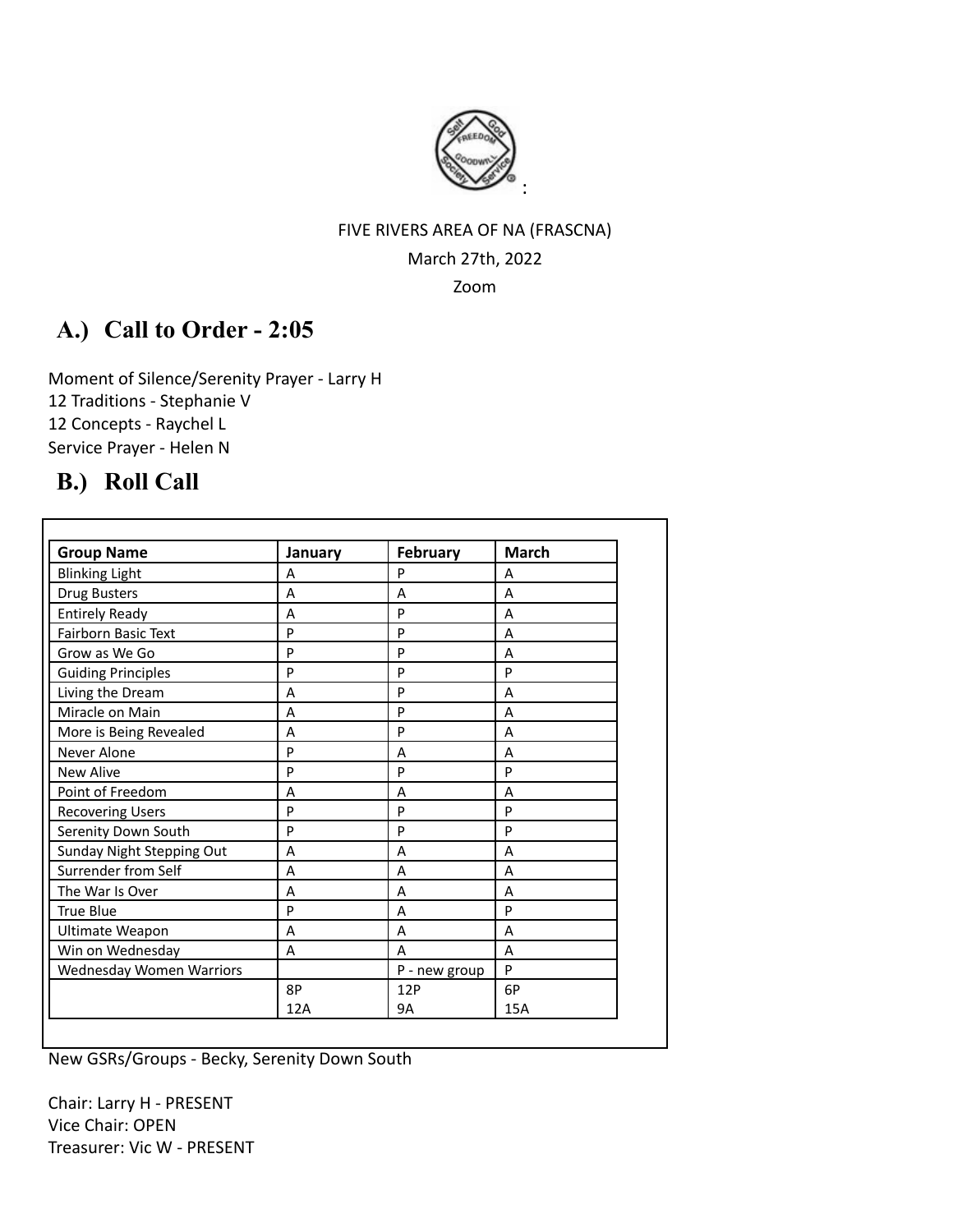Vice Treasurer: OPEN Secretary: Raychel L - PRESENT Vice Secretary: OPEN RCM: OPEN RCM Alt: OPEN Local Services: Sandi- PRESENT Policy: Steph B - PRESENT Literature: OPEN Activities: OPEN Website - Britt B. - ABSENT

# **C.) Reports**

Chairperson: Verbal Report

Vice Chair: OPEN

Secretary: Please submit reports or pictures of reports online to [secretary@fiveriversna.org](mailto:secretary@fiveriversna.org). Also, if you are new, changed your email address, or you have not received a copy of the recent minutes, please let me know via email. I also sent Britt a copy of the new motion form and asked her to place that and the GSR report on the main Area Business page for easier access by GSRs.

Vice Secretary: OPEN

Treasurer: Report attached

Vice Treasurer: OPEN

RCM: OPEN

Local Services: Minutes attached

Policy: Report attached

Website: Britt has been updating website with area online/in person meetings. Check out the website for more information. Please notify her with any changes.

Activities: OPEN

Literature: OPEN

Group Reports: Attached

**D.) Open Forum**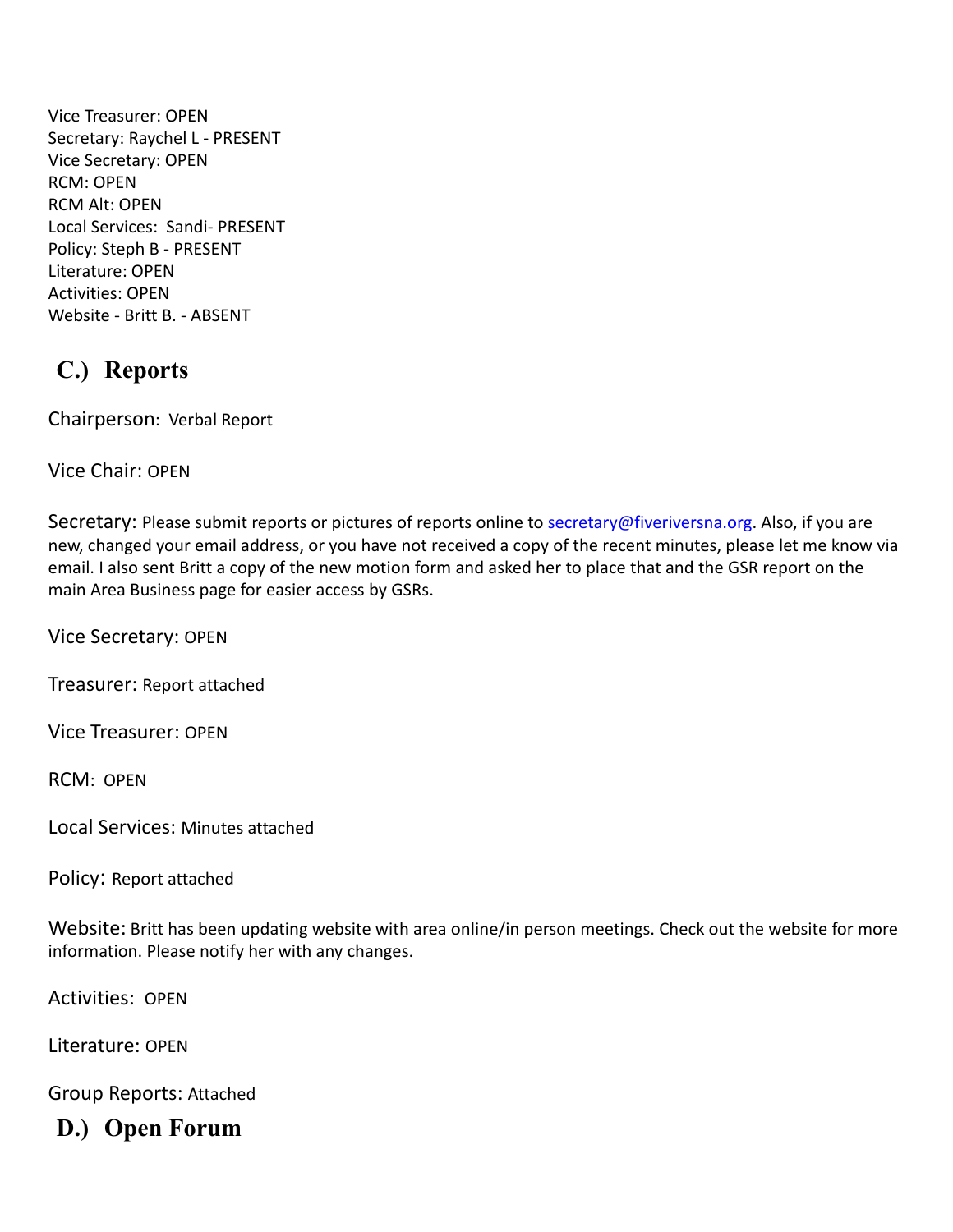# **E.) Old Business**

# Updated Basic Text Motion - # 20223 - For 2, Against 2, Abstentions 2 FAILED

Maker of Motion: Raychel L

Seconded by: New Alive Group

Motion:

Change - "At the end of ASC business, prior to the Regional meeting, all proceeds over prudent reserve will be donated to the Region. If we, at FRASCNA are under our prudent reserve at the time, no ORSCNA donation will be made."

To - "At the end of ASC business, 50% of leftover funds will be donated to the Region and 50% utilized to purchase Basic Texts for the still sick and suffering addicts. These Basic Texts will be offered evenly to the GSRs at ASC for distribution as they see fit. Treasurer and Literature Chair will work together to execute this. If we, at FRASCNA are under our prudent reserve at the time, no ORSCNA donation or Basic Text purchases will be made."

Intent: To use donated funds to aid groups in our area with carrying the message of NA through Basic Text distribution and study.

# **F.) New Business**

Policy Appendices Motion #20224 - See policy document - Sent back to groups

# **Open Positions - Vice Chair, Vice Secretary, Vice Treasurer, RCM, RCM alternate, Literature, Activities Coordinator**

# **G.) Motion to Close - Helen N. 2:40pm**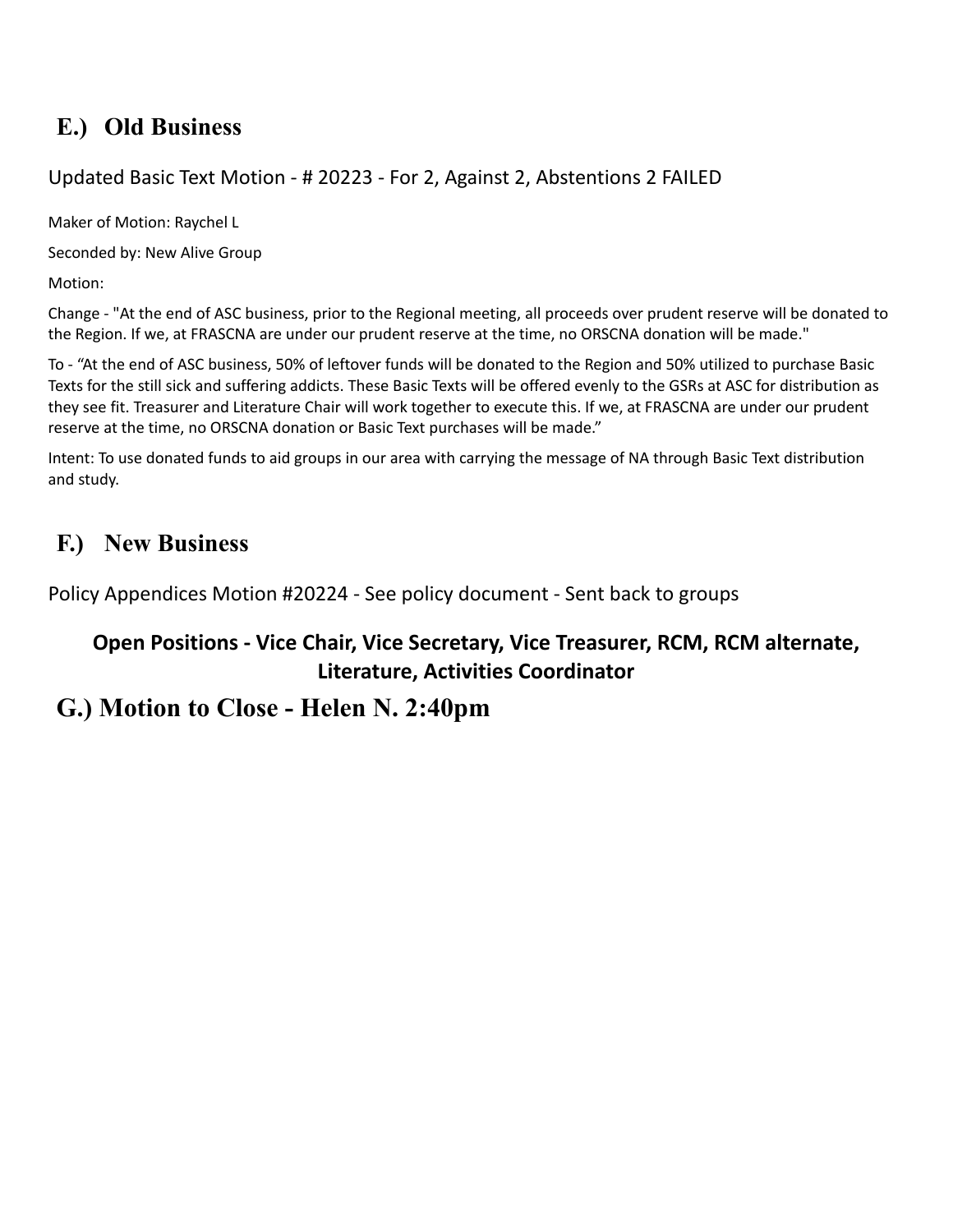# **H.) Attached Reports**

|                                                  |                   |                                    | FRASCNA TREASURER'S STATEMENT |                                |  |  |  |
|--------------------------------------------------|-------------------|------------------------------------|-------------------------------|--------------------------------|--|--|--|
| DATE:                                            |                   | 4/9/2022                           | <b>BALANCE FORWARD</b>        | \$836.14                       |  |  |  |
|                                                  |                   |                                    | <b>EXPENSES</b>               |                                |  |  |  |
| CHECK #<br><b>VENDOR</b>                         |                   | <b>AMOUNT</b>                      |                               |                                |  |  |  |
| 2001                                             |                   | Erin Snider (storage room)         |                               | \$130.24                       |  |  |  |
| 2002                                             |                   | Dan Greene (Namecheap web service) |                               | \$38.88                        |  |  |  |
| 2003                                             |                   | Dan Greene (Web Address Reg)       |                               | \$27.16                        |  |  |  |
| 2004                                             |                   | <b>ORSCNA</b> (Region Donation)    |                               | \$1,019.63                     |  |  |  |
|                                                  |                   |                                    |                               | \$0.00                         |  |  |  |
|                                                  |                   |                                    |                               | \$0.00                         |  |  |  |
|                                                  |                   |                                    |                               | \$0.00                         |  |  |  |
|                                                  |                   |                                    |                               | \$0.00                         |  |  |  |
|                                                  |                   |                                    |                               | \$0.00                         |  |  |  |
| GROUP /                                          | <b>DONATION /</b> | <b>GENERAL</b>                     | LITERATURE EXPENSE            | \$1,215.91                     |  |  |  |
| <b>SUBCOMMITTEE</b>                              | <b>INCOME</b>     | <b>EXPENSE</b>                     |                               | <b>TOTAL EXPENSE</b>           |  |  |  |
| <b>Miracle on Main</b>                           | \$0.00            |                                    |                               |                                |  |  |  |
| Surrender From Self \$0.00                       |                   |                                    |                               |                                |  |  |  |
| <b>Living the Dream</b><br><b>Blinking Light</b> | \$0.00<br>\$0.00  |                                    |                               |                                |  |  |  |
| <b>Never Alone</b>                               | \$201.00          |                                    |                               |                                |  |  |  |
| <b>True Blue</b>                                 | \$0.00            |                                    |                               |                                |  |  |  |
| Serenity Down So.                                | \$42.45           |                                    |                               |                                |  |  |  |
| Fairborn Text St.                                | \$0.00            |                                    |                               |                                |  |  |  |
| <b>Guiding Principles</b>                        | \$0.00            |                                    |                               |                                |  |  |  |
| <b>Entirely Ready</b>                            | \$0.00            |                                    |                               |                                |  |  |  |
| More is Being Revealed \$0.00                    |                   |                                    |                               |                                |  |  |  |
| <b>Point of Freedom</b>                          | \$75.00           |                                    |                               |                                |  |  |  |
| Pt of Freedom (Feb) \$61.32                      |                   |                                    |                               |                                |  |  |  |
|                                                  | \$0.00            |                                    |                               |                                |  |  |  |
|                                                  | \$0.00            |                                    |                               |                                |  |  |  |
|                                                  | \$0.00            |                                    |                               |                                |  |  |  |
|                                                  | \$0.00            |                                    |                               |                                |  |  |  |
|                                                  | \$0.00            |                                    |                               |                                |  |  |  |
|                                                  | \$0.00            |                                    |                               |                                |  |  |  |
|                                                  |                   |                                    |                               |                                |  |  |  |
|                                                  | \$0.00            |                                    |                               |                                |  |  |  |
| <b>Activities</b>                                | \$0.00            | \$0.00                             | \$0.00                        | \$0.00                         |  |  |  |
| <b>H&amp;I</b>                                   |                   | \$0.00                             | \$0.00                        | \$0.00                         |  |  |  |
| <b>Public Relations</b>                          |                   | \$0.00                             | 50.00                         | \$0.00                         |  |  |  |
| <b>RCM</b>                                       |                   | 50.00                              |                               | \$0.00                         |  |  |  |
| <b>RCM-A</b>                                     |                   | \$0.00                             |                               | \$0.00                         |  |  |  |
| Secretary                                        |                   | \$0.00                             |                               | \$0.00                         |  |  |  |
| <b>TOTAL</b>                                     | \$379.77          | \$0.00                             |                               | \$1,215.91                     |  |  |  |
|                                                  |                   |                                    | <b>INCOME</b>                 |                                |  |  |  |
|                                                  |                   |                                    |                               | BAL. FWD.<br>\$836.14          |  |  |  |
|                                                  |                   |                                    |                               | \$379.77<br><b>INCOME</b>      |  |  |  |
|                                                  |                   |                                    |                               | <b>SUB TOTAL</b><br>\$1,215.91 |  |  |  |
|                                                  |                   |                                    |                               | <b>EXPENSES</b><br>\$1,215.91  |  |  |  |
|                                                  |                   |                                    |                               | \$0.00<br><b>BALANCE</b>       |  |  |  |
| <b>RECONCILIATION</b>                            |                   |                                    |                               |                                |  |  |  |
| \$0.00<br><b>BALANCE PER BOOKS</b>               |                   |                                    |                               |                                |  |  |  |
| <b>OUTSTANDING CHECKS</b>                        |                   |                                    | \$                            |                                |  |  |  |
|                                                  |                   |                                    | \$                            |                                |  |  |  |
|                                                  |                   |                                    | \$<br>٠                       |                                |  |  |  |
| <b>BALANCE PER BANK</b>                          |                   |                                    | \$                            |                                |  |  |  |
|                                                  |                   |                                    |                               |                                |  |  |  |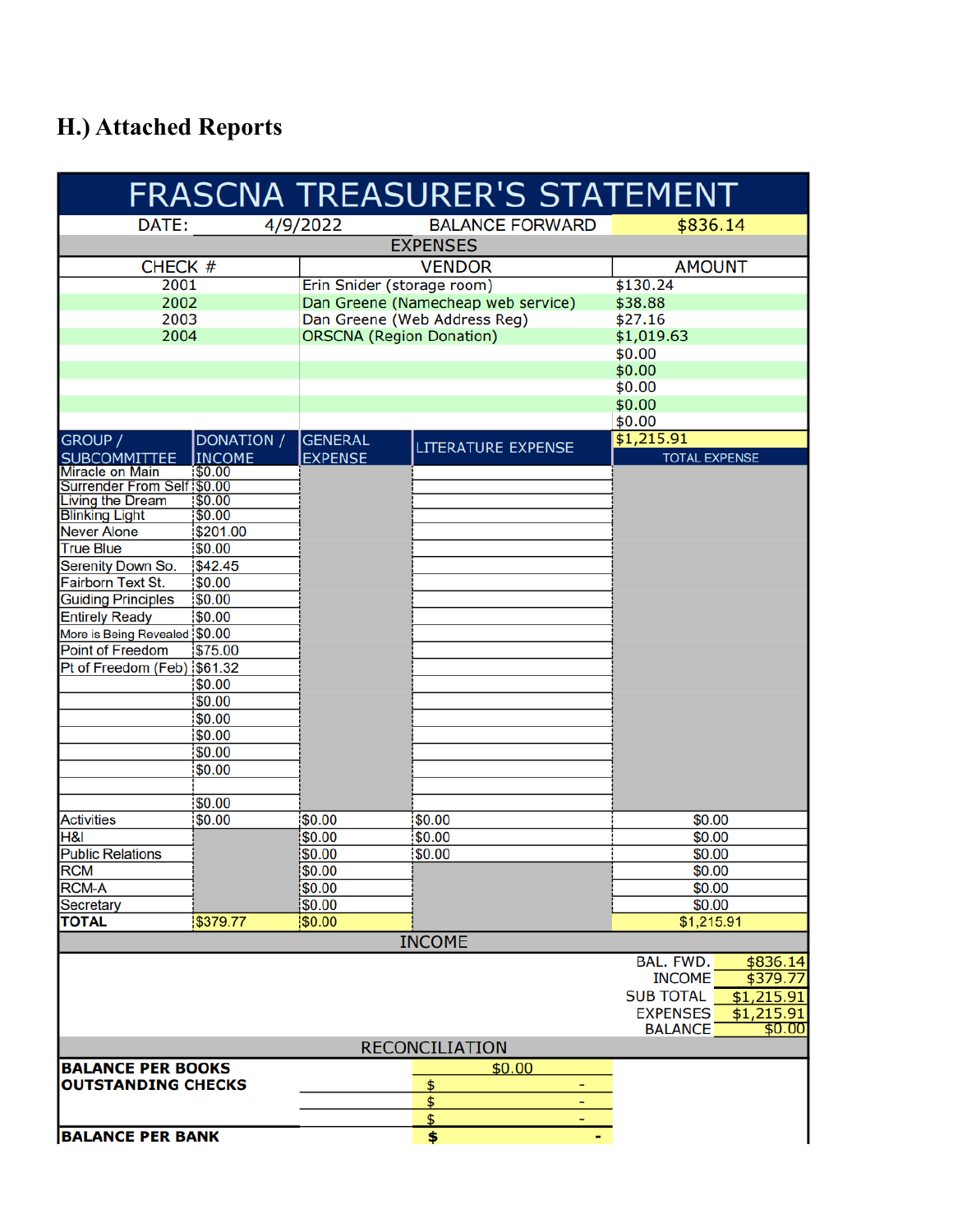**Policy:** The committee has continued going through the policy. We have submitted our work in progress policy to Britt (that we have voted on) to add to the Area Website. If any committees would like to join via zoom or phone call to review their policies and make corrections please join. It was very successful when other committees joined for guidance of what has been working for their group! We have reached out to the previous Phone Line chair to review policy. We sent emails to current LSC chair about policy to review, as well as webmaster, and flyers past chair. We took our meeting back to zoom as we have low attendance. If anyone is interested in joining please reach out to Raychel or myself!

**Literature:** Beginning Cash balance 11/28/2021 \$411.60, Literature orders processed 7 orders= \$290.48, Literature orders placed w/World =  $(1)$  \$659.45, Cash balance 03/09/2022 = \$42.63

### **Blinking Light:**

GSR – Dan G – djgreene@gmail.com 8:15- 9:30 on Fridays – Mosaic Church - 350 North Fairfield Rd. Beavercreek Rotating format Absent

### **Drug Busters:**

GSR - Jamie G - Jgreen19@live.sscc.ed 6:30pm on Tuesdays - Peace Lutheran Church - 231 Harry Sauyer Road Open discussion Absent

#### **Entirely Ready:**

GSR – Greg H - Shannon45449@gmail.com 7:00 pm to 8:15 - Tuesdays - Church of Nazarene - 4701 Far Hills Ave, Kettering, OH Chairperson's choice literature study Absent

#### **Fairborn Basic Text:**

 $GSR - Tim H - timothy78harp Qgmail.com$ 7:30pm - 8:30pm Wednesdays - 333 North Broad Street Text Study Absent

#### **Grow as We Go:**

GSR – Jeff K - **[jmkirk110@gmail.com](mailto:jmkirk110@gmail.com)** Thursday 8pm-9:15P - Recovery Plus Center - 333 N Broad Street Chairpersons choice Absent

## **Guiding Principles:**

GSR - Robert G - mrmathman1@gmail.com Wednesdays 7-8pm - Hill Side Chapel - 3515 Shakertown Literature study - alternate between Guiding Principles, Living Clean and It Works: How and Why No report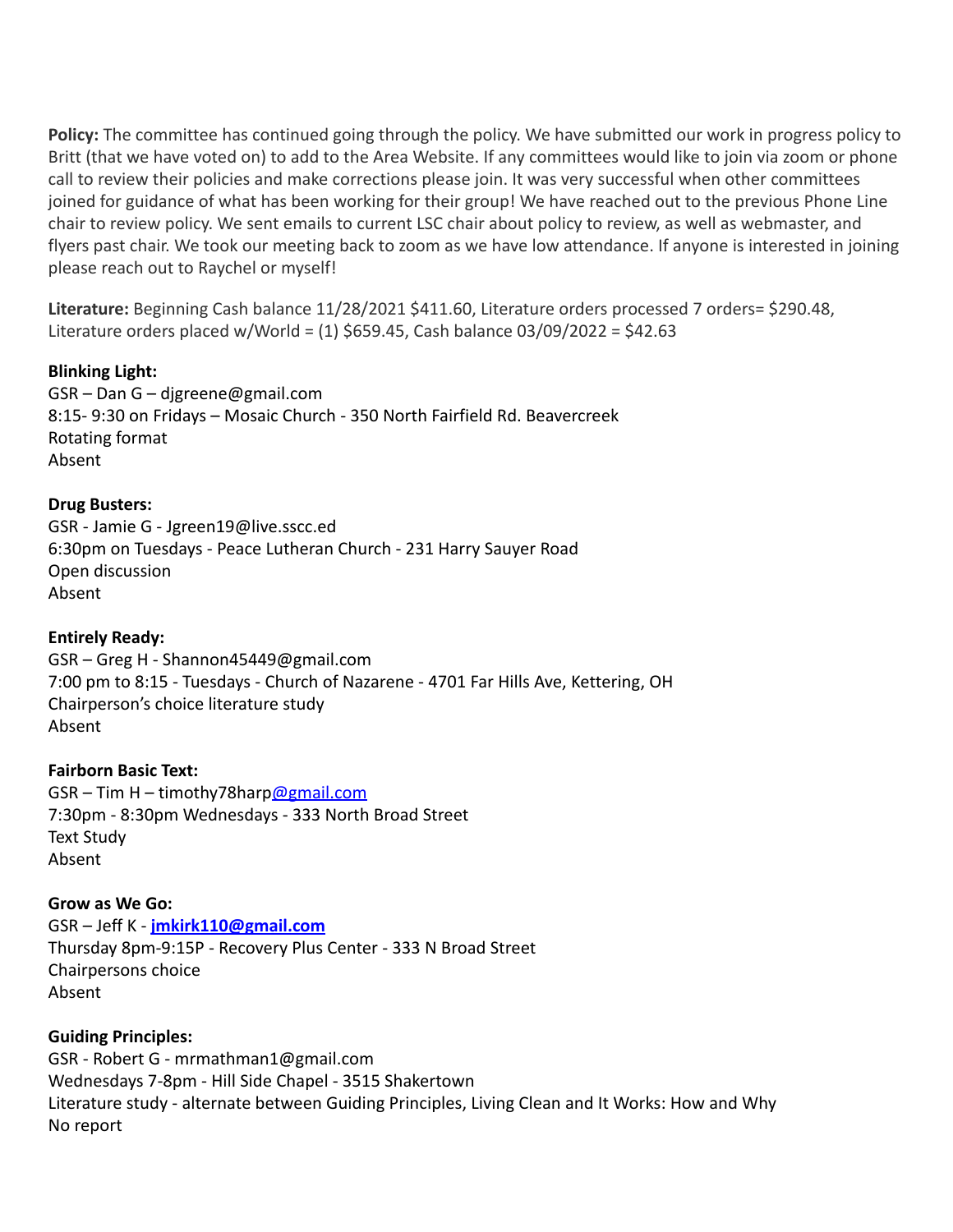#### **Living the Dream:**

GSR - Nicole W - [nicole022210@gmail.com](mailto:nicole022210@gmail.com) Monday 7:00-8:15 - 444 country club Dr Chairperson choice rotating format Absent

#### **Miracle on Main**

GSR – Brad B - bradbodey@me.com 7:00-8:15 on Sundays - First United Methodist Church - 303 S Main St Format-literature/speaker last Sunday of each month Absent

#### **More is Being Revealed:**

GSR – Katelyn H - hoglund.katelyn@gmail.com Thursdays at 7:00-8:15pm - Fairmont Presbyterian Church in basement - 3705 Far Hills Ave Rotating topic/literature from It Works How and Why Absent

#### **Never Alone:**

GSR – Joe J - Joeyjames937@gmail.com Saturday 7:30-9:00PM - 202 S Winter St, Yellow Springs, OH Topic discussion Absent

#### **New Alive:**

GSRs – Jenn H and Raychel L [jojen20@yahoo.com](mailto:jojen20@yahoo.com) Raychel.e87@gmail.com Tues 7:45-9:00 - St Marks Church - 456 Woodman Dr Rotating format No Report

#### **Point of Freedom:**

GSR - Deanna M/Pam S - [Starshine784@gmail.com](mailto:Starshine784@gmail.com) Thursday 8:00-9:00 - Alpha Community Church - 806 Alpha Rd Format: weekly rotating candlelight meeting Absent

#### **Recovering Users:**

GSR – Nick B - [Nbutcher0335@gmail.com](mailto:Nbutcher0335@gmail.com) Tuesday 8:00-9:00 - 100 N Broad St Fairborn, Oh Topic discussion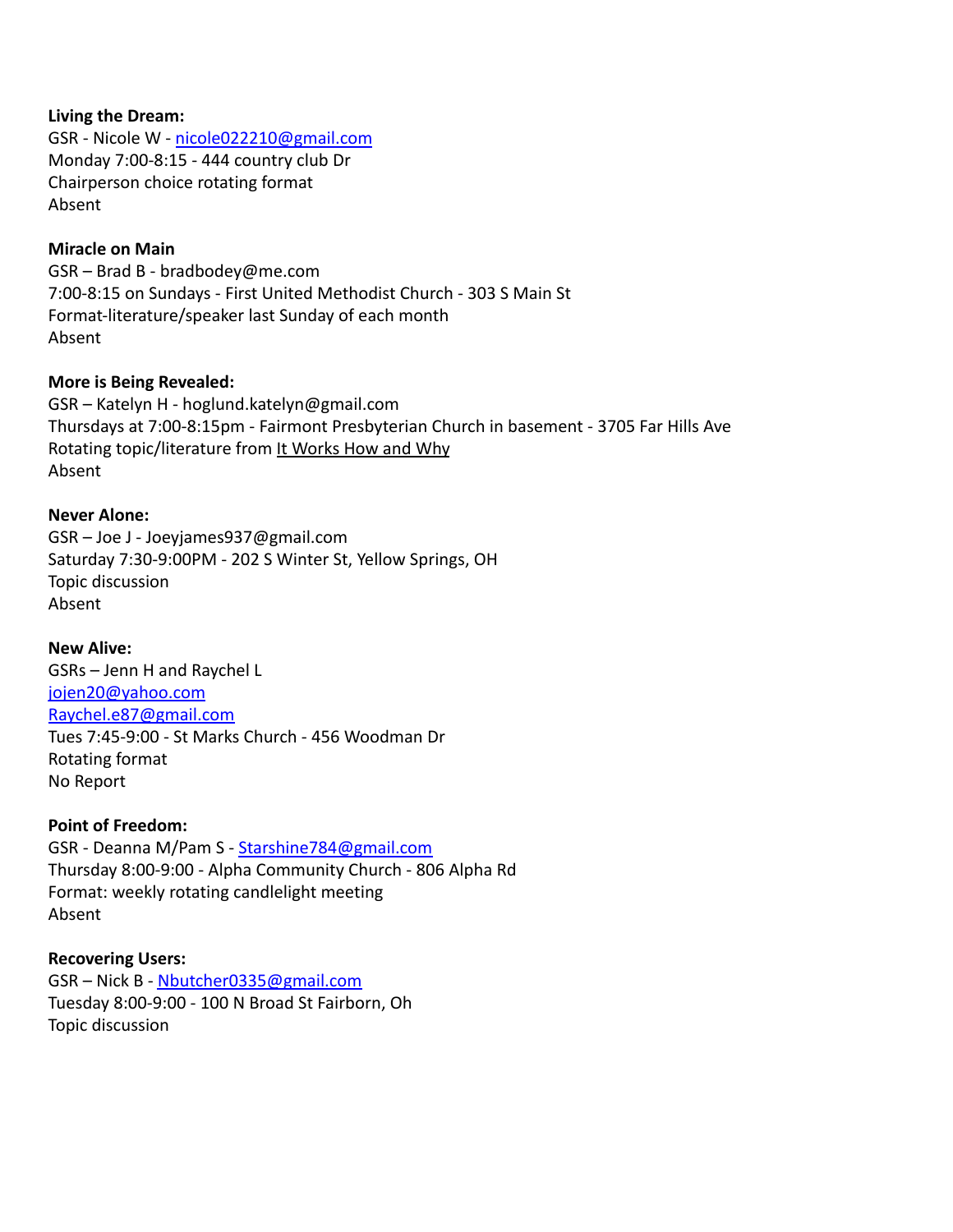**FRASCNA SUBCOMMITTEE / GROUP SERVICE REPORT** MONTH: MATCL 2022<br>
NAME OF GROUP/SUBCOMMITTEE: Recovering Users<br>
MEETING LOCATION: 333 N. Broad St. Fairborn Recovery +<br>
TIME & DAY OF MEETING(S): 8PM-9PM Tuesdays<br>
GSR: MILLED ASS MINUTES: NBUTCher0335 @ garail.com<br>
ADDRE MONTH: March 2022 REPORT: (ie. time changes, events/anniversaries, donations, etc.) MEETING SCHEDULE CHANGES/UPDATES:<br>- Avenue between 20-35 addicts requirely.<br>- We are not placing literature only.<br>- Rent is paid thru April 2022<br>- We are not noting donation this month.<br>- We are not noting donation this mo **MEETING SCHEDULE CHANGES/UPDATES:** Format is Topic Discussion.

#### **Serenity Down South:**

GSR – Becky, New GSR Monday 7:00-8:15 - 63 East Franklin St Closed meeting, rotating format Meeting going well. Avg 20 addicts a week

#### **Sunday Night Stepping Out:**

GSR – Jason S - **[Snider\\_8@yahoo.com](mailto:Snider_8@yahoo.com)** Sunday 7-8pm - FRS 149 Chillicothe Ave Basic text study Absent

#### **Surrender from Self**

GSR- Michael - [surrenderfromself@fiveriversna.org](mailto:surrenderfromself@fiveriversna.org) Sundays 7:00 pm-8:00 pm - Seventh Day Adventist - 3939 Stonebridge Rd Rotating format Link to online meeting <https://meetings.ringcentral.com/j/1488719778> Absent

**The War is Over:** GSR – Amy J - roknhearsegrl@yahoo.com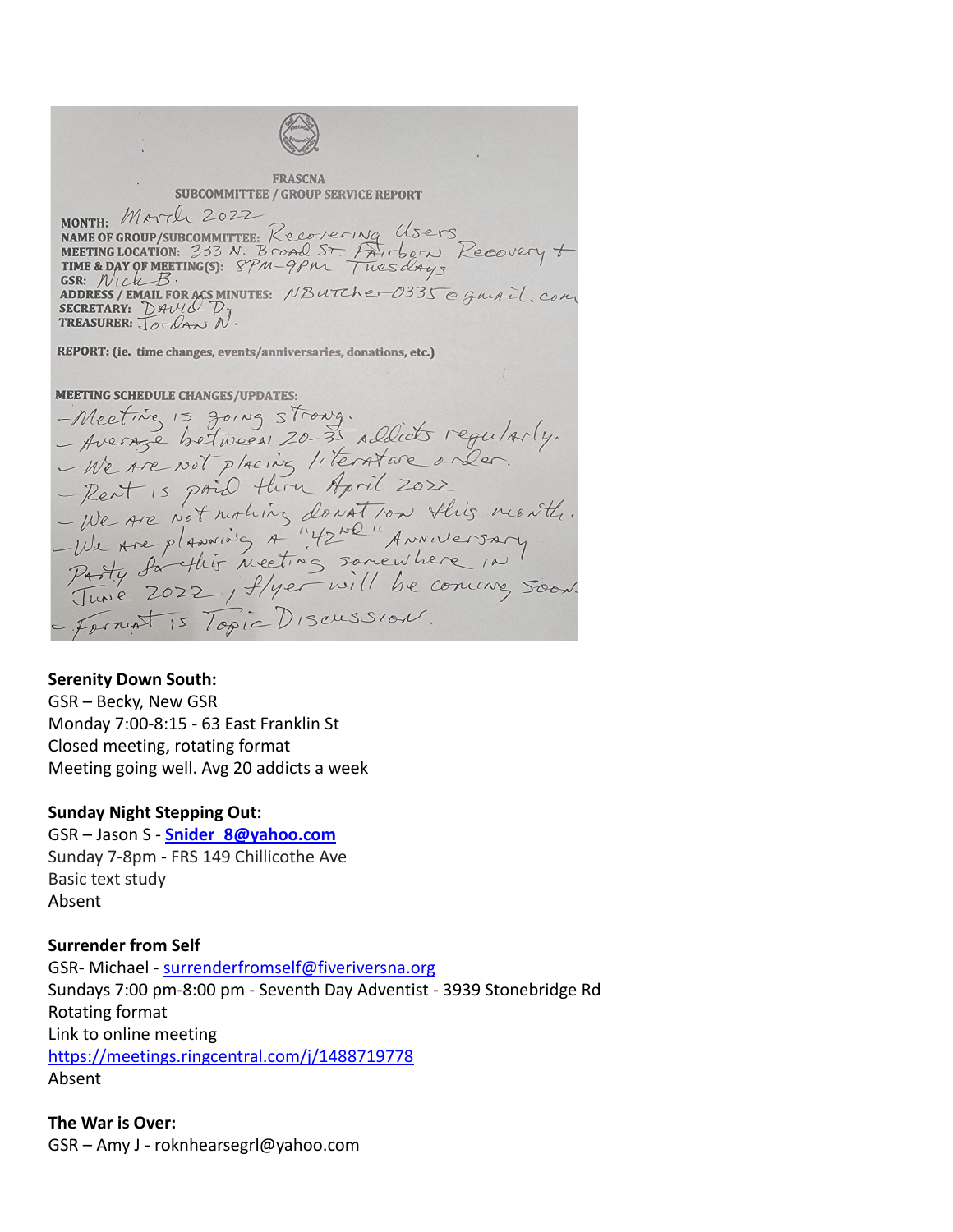Saturday 7pm - St George Episcopal - 5520 Far Hills Rd Rotating format Absent

### **True Blue:**

GSR – Stephanie B - stephanie.bingamon@gmail.com Sunday 6-7:15 - Peace Lutheran Church Literature Text Study (focusing on Living Clean) Literature order: \$5.96 (from last month), Area donation: \$79 (from last month and this month) True Blue is meeting face to face and is averaging 15-20 people. We had a \$5.96 literature order from last month Leaving us with an amount to donate to the area next month. Masks are not required however need to be Worn in hallways. We are planning our anniversary picnic for June 5th at shelter house starting at 5:00 pm.

### **Ultimate Weapon:**

Not Meeting

## **Wednesday Women Warriors**

GSR – Helen N - hneale66@gmail.com Wednesday 7:30pm-8:30pm with option to extend 15 minutes Zoom Meeting - 77045099521, Password - 668509 Women's meeting, Just For Today reading We meet online and have 10-15 women in attendance. We read out of the daily meditation book with open discussion. Just started the 7<sup>th</sup> tradition button via Cash App.

## **Win on Wednesday:**

Patrol489@aol.com Wednesdays from 7pm-8:00pm - 2701 S Smithville Rd Chair Choice Absent

## **Local Service Committee Minutes**

**Time and Day of Meeting(s): 3/20/22 at 4 pm**

## **Meeting Location: Zoom**

**Attendance: Britt, Sandi, Nick B, Bob B , Helen N, Bettina**

**Service Prayer: Nick**

**Twelve Traditions: Britt**

**Twelve concepts: Helen**

**Roll Call:**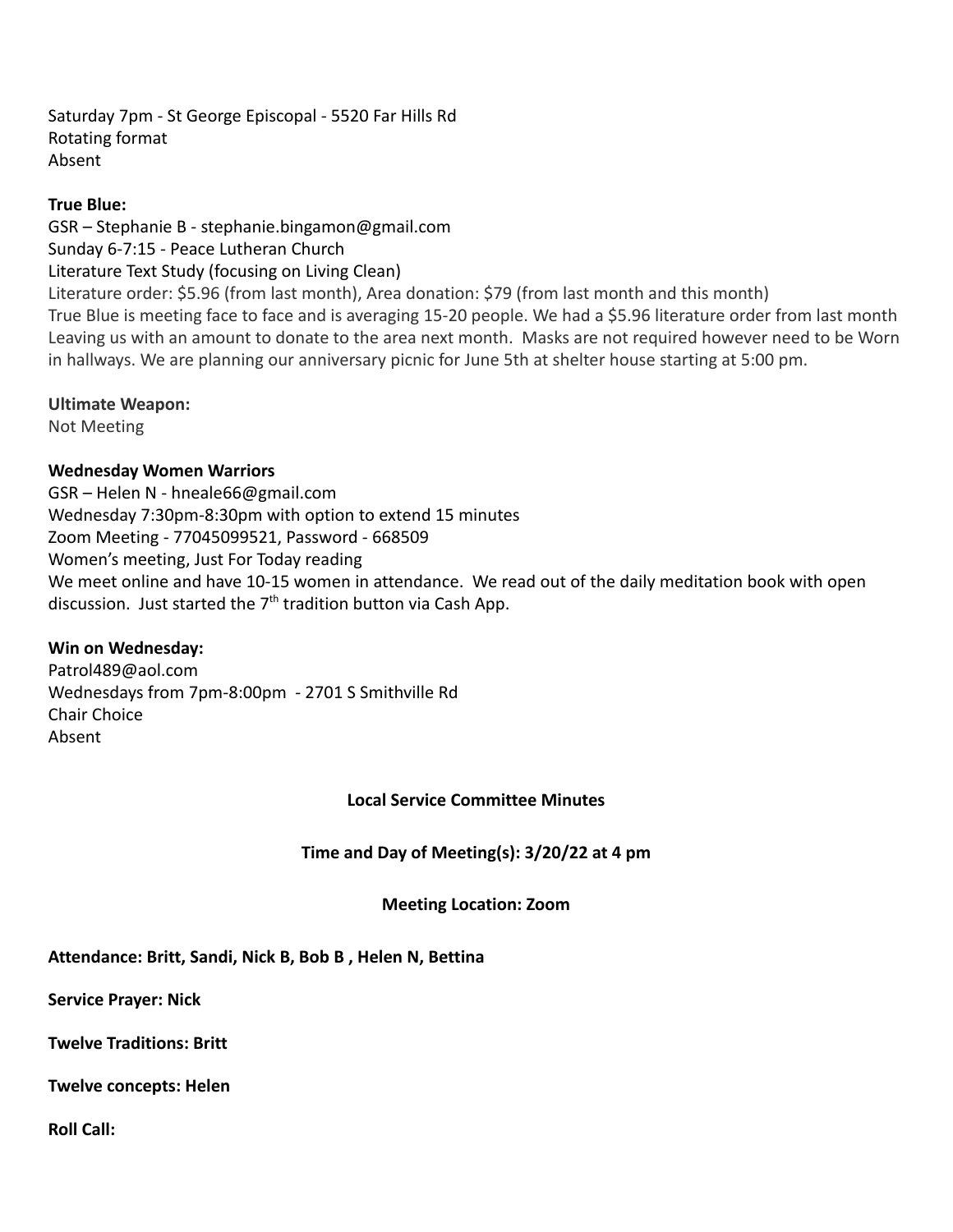**Chair-Sandi-present**

**Vice Chair-open**

**Secretary-open**

**PR-Helen- present**

**H&I-Bob-present**

**Outreach-Open**

**Flyers-Open**

**Website-Britt-present**

**Phone lines-Nick-present**

**Open Positions: Secretary, Vice Chair, Outreach, Flyers, PR (Helen staying in the interm)**

**Last month's minutes approved**

**Website: Donate button on area site taken down, problem with bank account. Website domain renewed for \$38.88. Receipt sent to treasurer already for reimbursement.**

**PR: Thinking we should print new schedules, has been some changes to meetings in our area. None have been printed since Dec 2021. Ready to pass along PR torch to anyone ready to learn.**

**Phone: 6 calls this month. Thinks Aleida got most of them. Nick states he gets the calls and goes to answer and then no one is there. Helen reports she gets the calls to and they seem to be answered quickly. Nick going to verify who all gets the calls. He thinks Nick, Aleida and Helen.**

**H&I- email from Doug S noting that Greenleaf has changed some requirements for people to enter. They have to be three years off probation. Will reach out to Greenleaf.**

**Old Business: Alpha meeting time changed and having problems with people showing up at old time.**

**New Business- Bettina interested in something but does not know what at this time. Would like to listen.**

**Helen - Is Thursday Wilmington Study Buddy still open? Sandi will check, has contact out there.**

**Sandi - can we create a flyer to help get interest and information out to groups to get interest in LSC?**

**Britt - we have some already made that she can tweak.**

**Helen brought up motion in area for money to be used to buy book and donate to groups and subcommittees.**